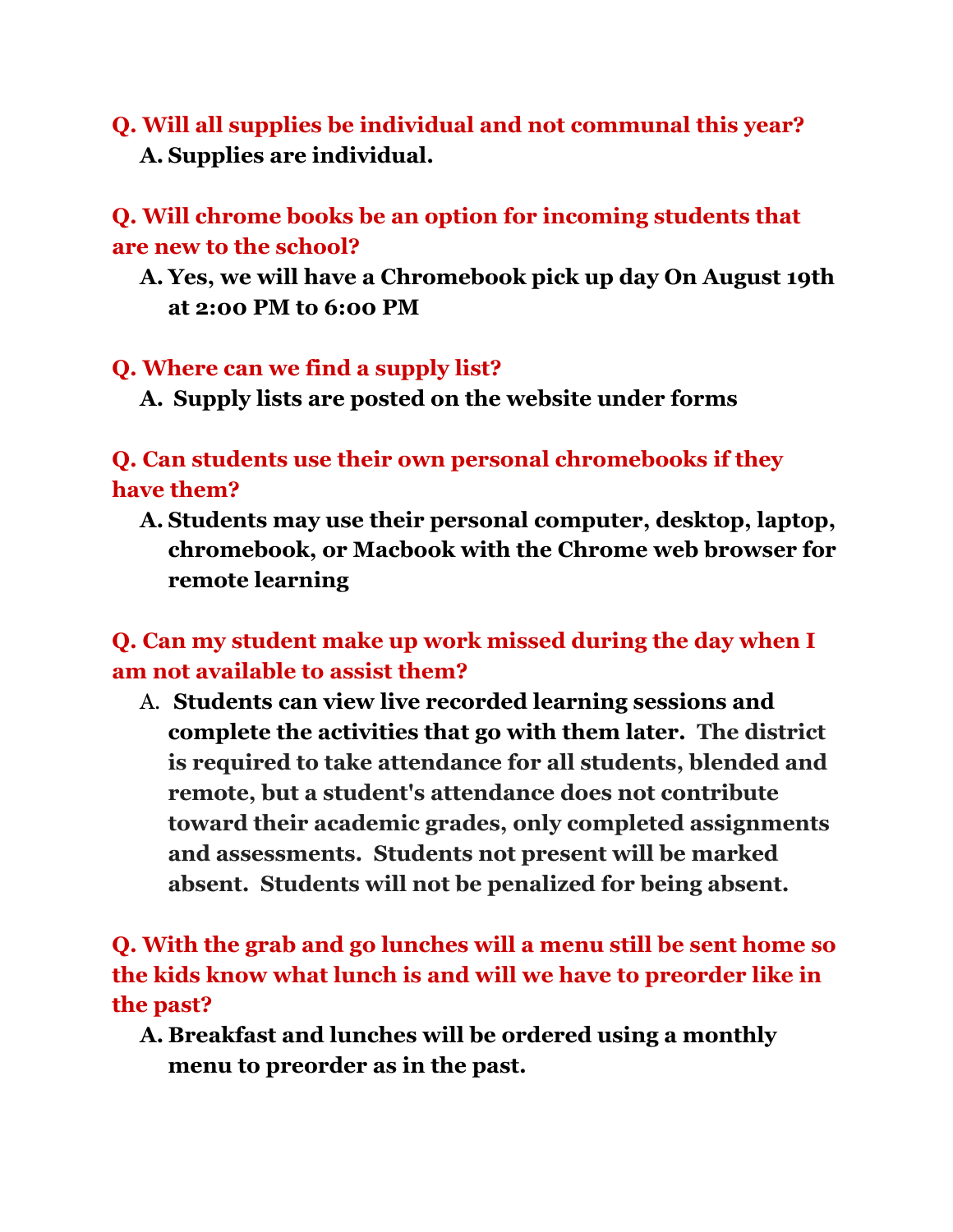**Q. Is the blended school day the same time as the regular school day? What about the remote day?**

**A. Yes, blended and remote students will be on the same schedule each day.**

**Q. Are the Green and Gold groups separated by alphabetical order?**

**A. Due to sizing of classes and the need of some families for a specific green or gold day, it is difficult to group by alphabet. Although we cannot guarantee a specific green or gold placement, please let us know if you have a special need.**

#### **Q. How will attendance be taken for at home option?**

**A. Teachers will take attendance based on who is in the classroom and who is in the live stream. Students not attending the live stream will be marked absent.**

#### **Q. Will IEP students have services?**

- **A. IEP students will have all of their services and minutes met. In some cases, IEP students may be able to receive additional services.**
- **Q. If we choose blended, can we switch to full remote if needed?**
	- **A. Parents are making the choice for their students Aug 10 until Winter Break. Special circumstances may be considered.**

#### **Q. How is the 5 hours of e-learning logged?**

**A. Students will have roughly 2.5 hours or more of live sessions per day, and age appropriate accompanying activities for the other 2.5 days, which may include independent work, workbook work, research, hands-on activities, games, or modules.**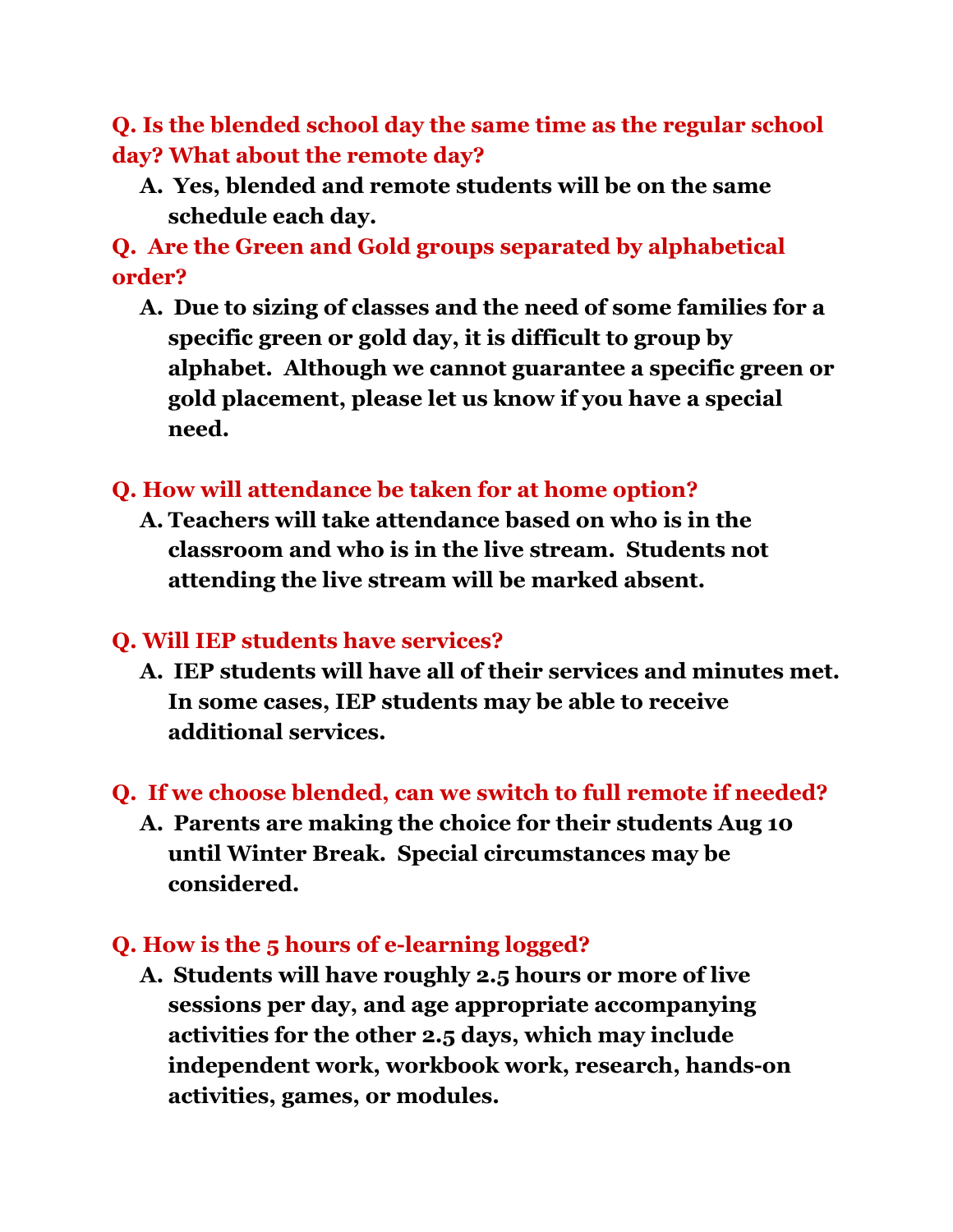**Q. My son is a senior at LTHS, will my 5th grader be on the same blended schedule as my senior?**

**A. We will make every effort to keep LTHS students with their younger KG and MG siblings.**

#### **Q. How would Kindergarten work?**

**A. The state requires 5 hours of learning per day, and recommends 2.5 hours of this be live sessions. Kindergarten activities are hands on, active learning sessions with repetition, demonstrations, and lots of practice. Please call us for more information.**

**Q. Will you assess students to see the skill gap? If yes, how will you assess?**

**A. We will assess all students using NWEA MAP to determine math and reading skill gaps. We will also assess students with short standards based local assessments.**

**Q. How will tests work if some kids are in school and some full remote?**

**A. Students will take tests at home just as they would in a classroom.**

**Q. If our child is attending oasis in the morning, will screening be different for them?**

**A. Oasis reassures us they will follow all of our same protocols.**

### **Q. Are the students able to ask questions using the live streaming**

**A. Students will be able to ask questions just as when they were in the regular classroom. Students in both the**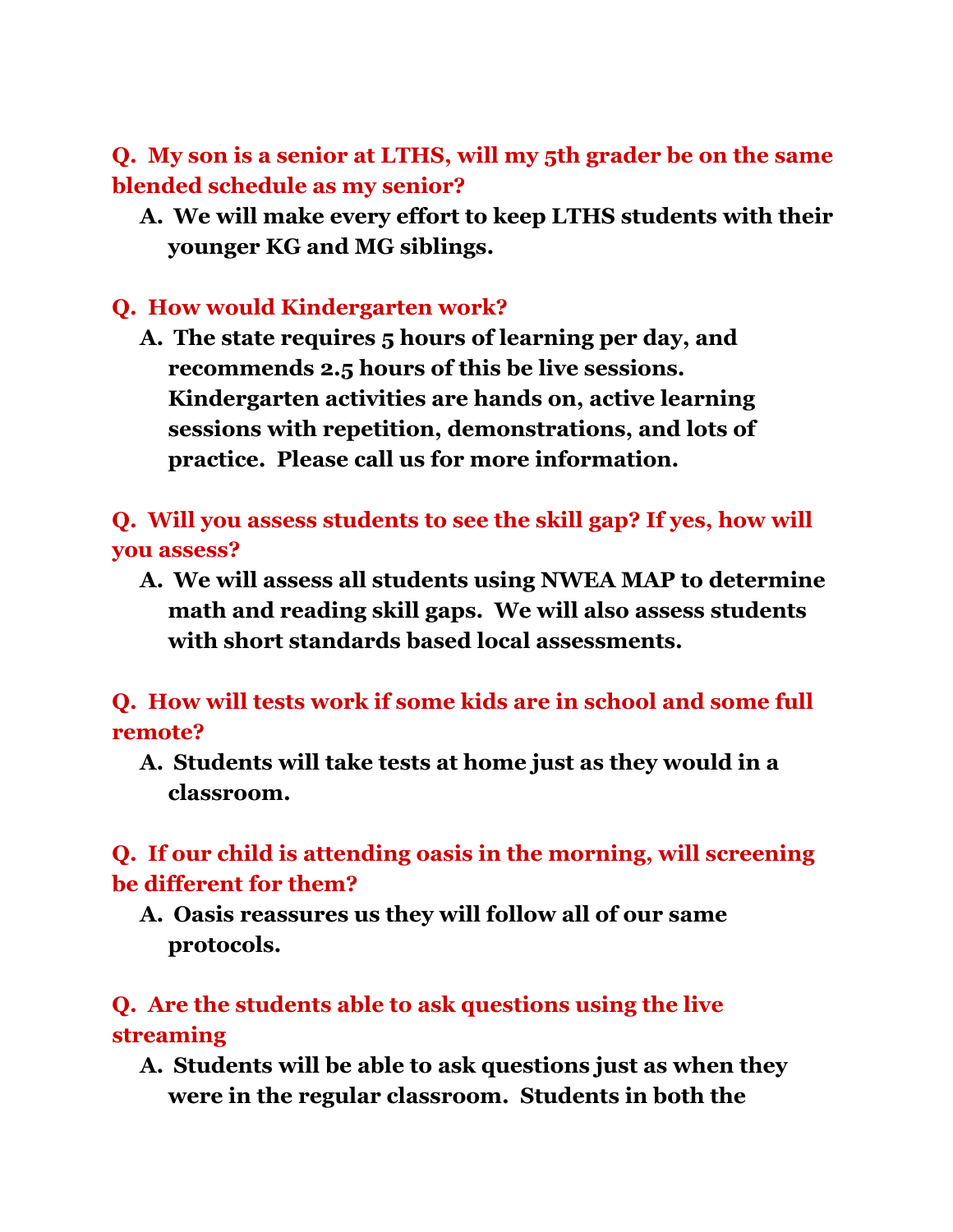**classroom and remote may have questions answered immediately or they may be asked to wait a few moments.**

**Q. Will students need to bring their chrome books back and forth to school or will one be provided at school that will be left at school?**

**A. Students will not need to bring their chromebooks back and forth from home and school. Students will have an individual chromebook assigned specifically to them to utilize at school.**

**Q. Will students who are doing blended learning, need their gym uniforms, once they return to school in September?**

**A. No. Students will be changing for PE this year. Gym uniforms will not be utilized during blended learning.**

**Q. Can my child bring in more than one mask so they can change them?**

**A. Yes. You should send two additional masks to school for your child.**

**Q. Will there be any sort of virtual orientation for the kids meeting their new teachers or for incoming 4th graders transitioning to KG?**

**A. Yes, "Meet the teacher day" will be held August 28 and will be virtual.**

## **Q. Can students use their own personal chromebooks if they have them?**

**A. YEs, students may use their own chromebook, desktop, laptop, macbook or other PC. Students should not use an IPad or Tablet, as these do not work well with our platforms.**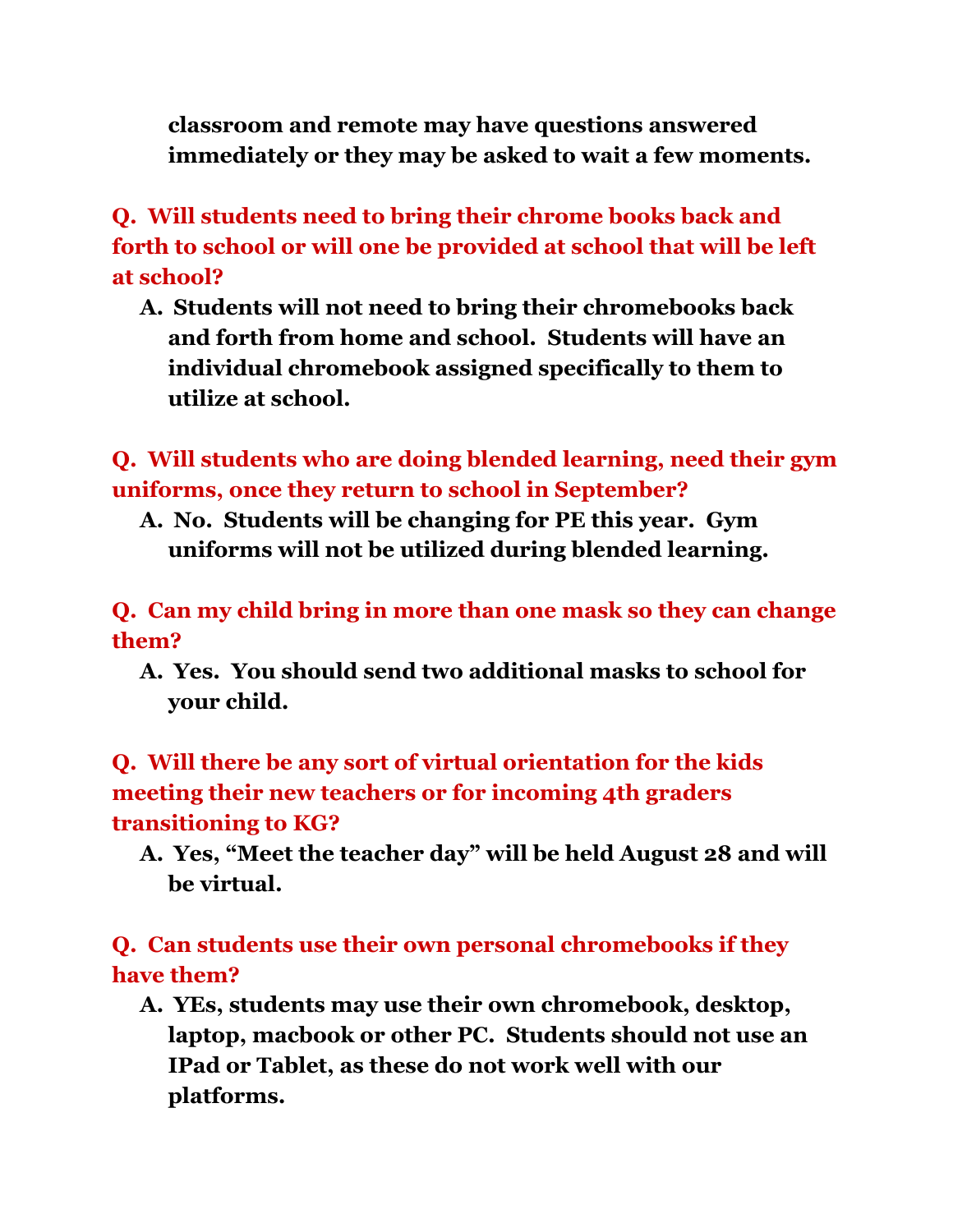## **Q. For students enrolled in LASEC and housed in a D91 program, what will their schedule look like.**

**A. LASEC students attending Milne Grove or KElvin Grove will follow the D91 schedule.**

#### **Q. Can there be an email that can come out daily to parents detailing what work is due each day?**

**A. There will be a weekly schedule of work for the grade level. In addition, we will offer tutorials for parents to access their child's Google classroom (with tips for checking on their progress/work completion). Grades 4-8 Parents will also have access to their child's current grades in Infinite Campus, similar to the start of last school year.**

## **Q. Would students camera's typically be on so that they see each other?**

**A. Yes, the student's camera and microphone on their chromebooks will be used so they can interact with the teacher and other students. During social times or times of discussion, students attending from home might be encouraged to engage with other remote learners. However, the teacher will be the primary focus of the in-classroom camera, and students attending in person will not be featured.**

#### **Q. Will students have a shared desk or table?**

**A. All students will have their own desk or work table.**

**Q. Will the kids be able to socialize with each other during down times in class?**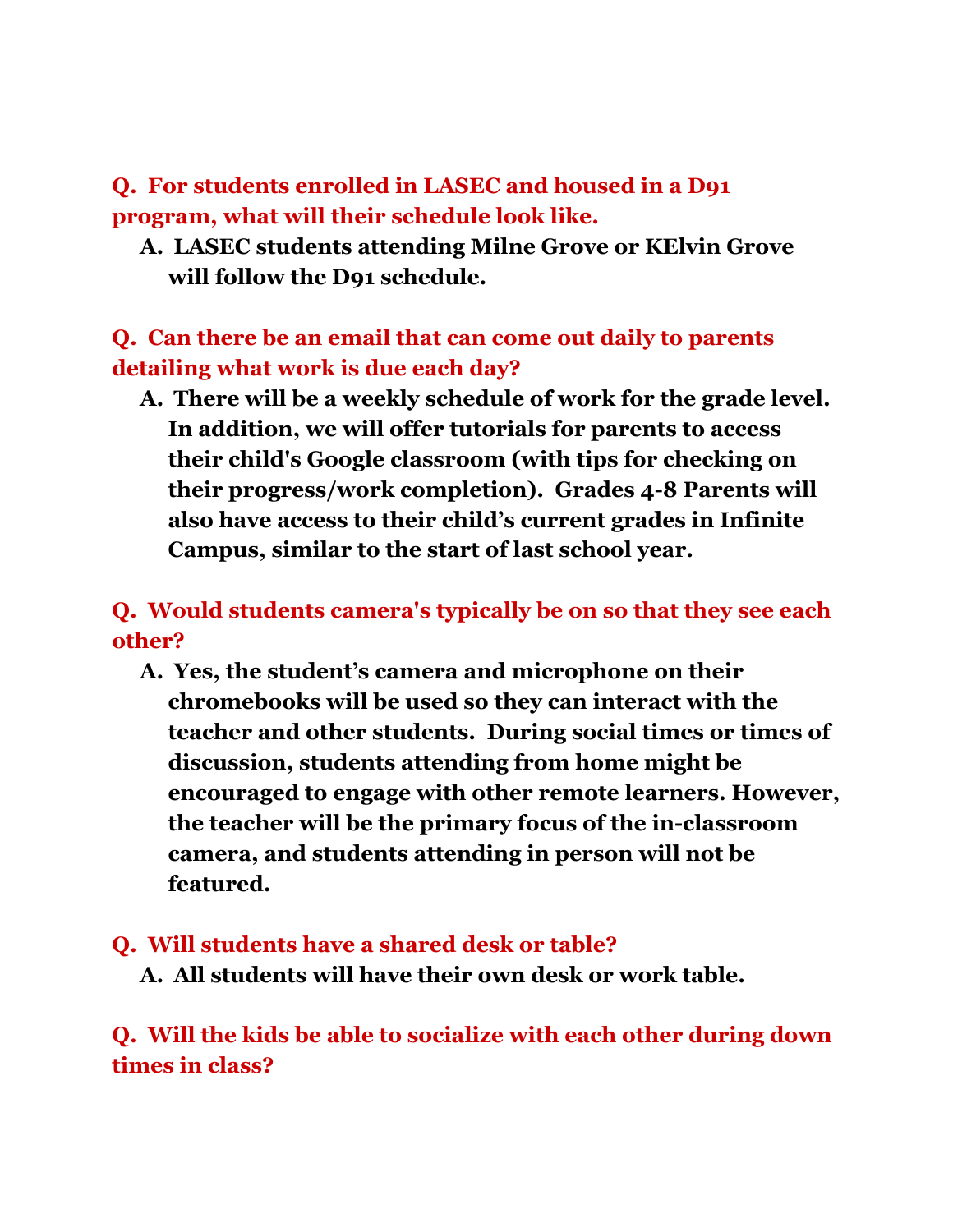**A. Yes, and teachers will encourage community building. We will encourage students to behave socially, just socially distanced. Our staff is invested in creating an environment in which students still have things to look forward to!**

## **Q. How do I know what homework my child has?**

**A. The best place to find the detailed information about specific tasks due is in the student's google classroom. We can ask teachers to provide caregiver access, but that is not as complete as a student's view.**

**Q. On the remote learning days, what's the estimated amount of time per day the students will be expected to be sitting in front of the computer for the day?**

**A. Parents can expect about 2.5 hours of intermittent class time per day, and 2.5 hours of independent work time for a total of 5 hours as required by the Illinois State Board of Education.**

**Q. What is the cut off time that an assignment will be considered late?**

- A. **Assignments are late if turned in after the due-date. Students are allowed to turn in homework without penalty within the current unit of study up to the unit or module assessment. Extensions should not be provided unless it's the result of excused absences due to illness.**
- **Q. Will the sessions be recorded during the remote days? A. All sessions will be recorded and posted in the classroom.**

**Q. How often during the school day will there be live sessions and how long will the live sessions last?**